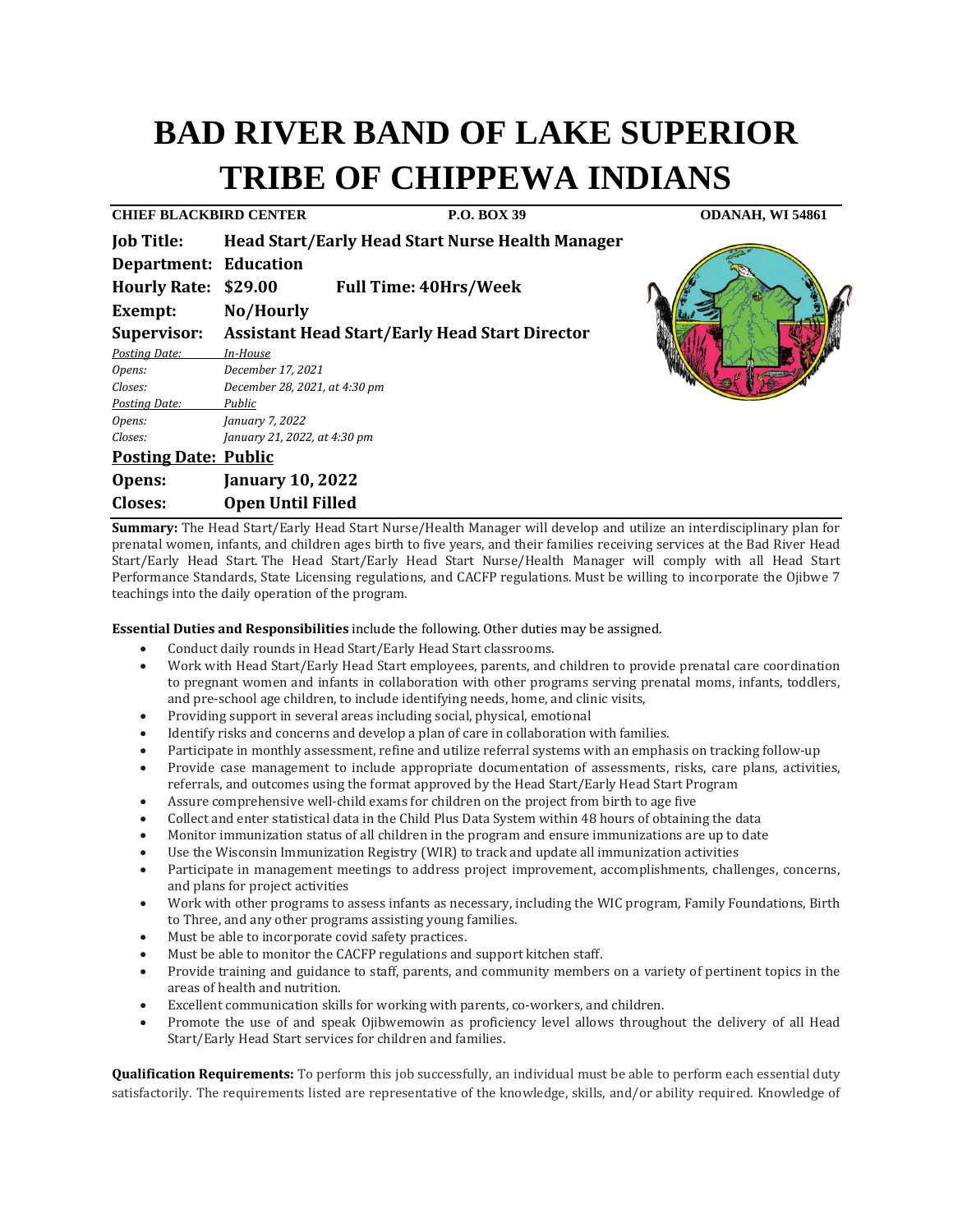the uniqueness of the Bad River Community. Reasonable accommodations may be made to enable individuals with disabilities to perform the essential functions.

# **Education and/or Experience:**

#### **Required:**

• Must have a BA degree in Health Education, nursing, public health, or related program to nursing.

## **Preferred:**

- One-year professional experience in obstetrics, prenatal health management, and pediatrics and community health preferred.
- Previous experience working with children and/or pregnant moms preferred.
- Previous experience as a supervisor preferred.

## **Other Skills and Abilities:**

## **Required:**

- This is a required driver position.
- Must possess a valid Wisconsin driver's license and meet eligibility for tribal insurance.
- Excellent written and oral communication skills are required.<br>• Must be willing to work with community interdisciplinar
- Must be willing to work with community interdisciplinary teams and promote cooperation and positive interactions.
- Must be fully covid vaccinated.

## **Background Check:**

- This position is contingent on the required ability to pass a Bad River caregiver background check when working with children and/or the elderly.
- This is a required driver position, must possess a valid state driver's license, and adequate vehicle/liability insurance, and/or meet eligibility for Tribal insurance.

#### **Reasoning Ability:**

• Experience working with children

**Physical Demands:** The physical demands described here are representative of those that must meet by an employee to successfully perform the essential functions of this job. Reasonable accommodations may be made to enable individuals with disabilities to perform the essential functions. Must be physically able to perform all job duties. Walking, standing, bending, stooping, and occasional lifting up to 50lbs and/or carrying for short distances.

**Work Environment:** The work environment characteristics described here are representative of those an employee encounters while performing the essential functions of this job. Reasonable accommodations may be made to enable individuals with disabilities to perform the essential functions. The noise level in the working environment is usually moderate to loud. Subject to inside and outside weather conditions. The work environment includes the Bad River Head Start/Early Head Start, transports to local clinics, client homes, or community locations.

**Drug-Free Workplace in accordance with the Drug-Free Workplace Act of 1988, P.L. 100-690 and the Bad River Tribe's Employee Policy & Procedures Handbook. Indian Preference will be given in accordance with P.L. 93-638 and the Tribe's Preference Policy.** 

> **Send Application and Resume To: Bad River Tribe Attn: Human Resources P.O. Box 39 Odanah, WI 54861** <http://www.badriver-nsn.gov/>

**Application material may also be emailed to:**